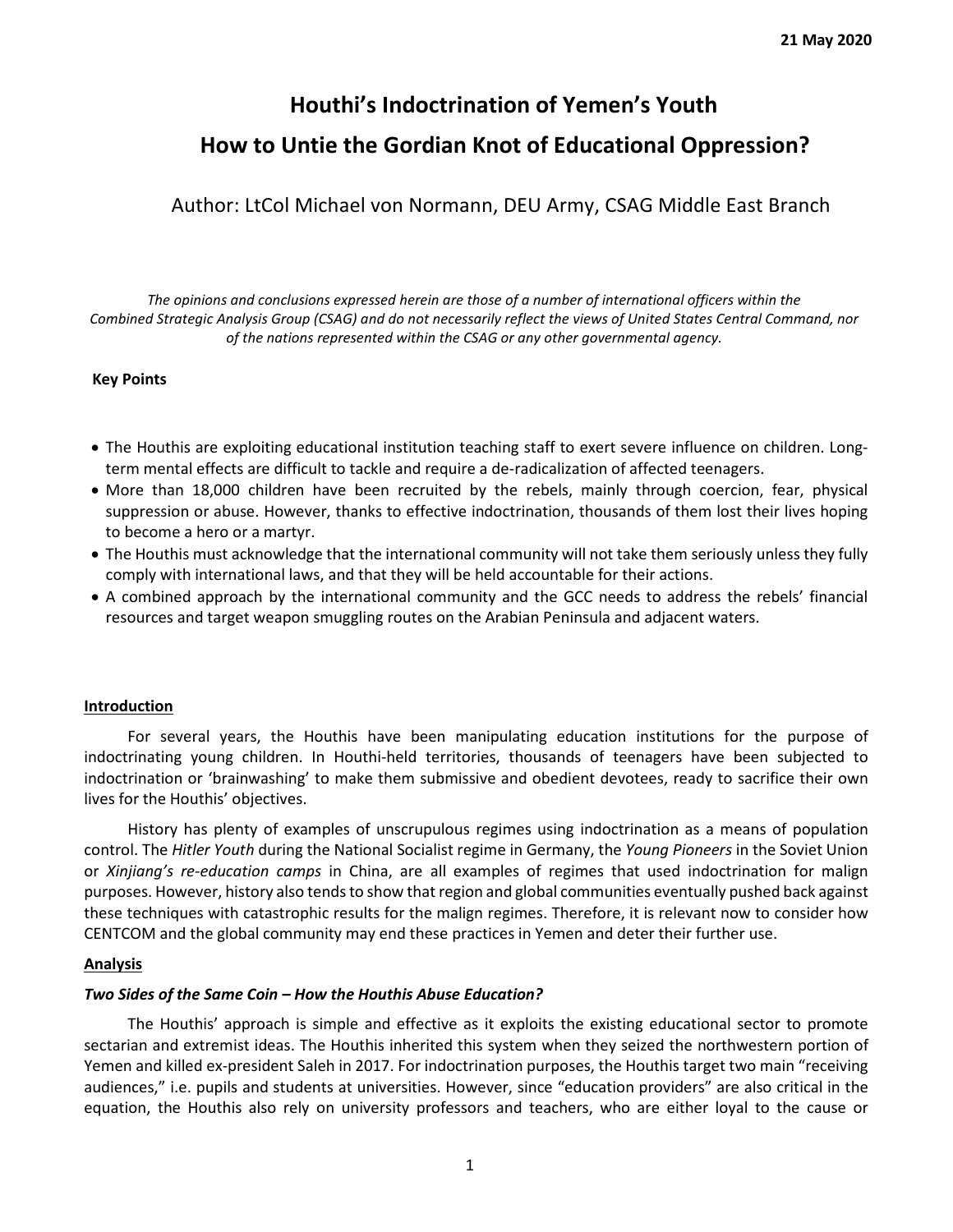completely submissive for fear of reprisals. The indoctrination system has been rounded-out by the establishment of special institutions and cultural camps to propagate the indoctrination, while military camps provide young people with combat skills.

#### *Houthis' Approach to Indoctrinating Students and Pupils?*

In theory, the mental grip on the youth is strengthened by applying the following enduring principles: [1](#page-1-0)

1/ target children who have not yet reached the age at which critical thinking can develop; 2/ exploit authority effect by using respected and recognized people such as teachers and professors; 3/ endlessly repeat the ideas and thoughts that need to be conveyed to a group; 4/ exercise psychological pressure and social control through rewards and threats of punishment.

Indoctrination in early childhood (1) is extremely effective because young children learn the thought patterns that they will use throughout their entire life. It becomes far more difficult, although not impossible, to impose these changes later in life. As an example, religion and beliefs are patterns of thought that are usually "inherited" from the parents, as are cultural traditions. In addition, it is natural behavior that to accept or submit to demands from people who are endowed with some form of authority (2). Moreover, authority often translates into a security guarantee, which also explain why adults rarely lose respect for those vested with authority. Teaching also relies on the repetition of notions that need to be assimilated by students. Thus, repeatedly expounding ideas to a group (3) is key to successful learning, especially since structures of thought assimilate best when learn and reinforced in groups. The 'group effect' provides an additional advantage: The more people we see having the same conviction, the more likely we are to assume that what has been told is true. It is not the absolute number that matters the most, but the closeness of the involved group members. Sanctions are employed to either reward desired behavior or punish deviant behavior positive and are a critical aspect of indoctrination (4).

This Houthis approach seems to have paid off since approximately 18,000 child soldiers<sup>[2](#page-1-1)</sup> have been recruited so far, and most of the 7,500 young people that have been killed or maimed during the conflict have been adolescent fighters.<sup>[3](#page-1-2)</sup>

#### *How do the Houthis Exploit University Professors and School Teachers?*

Like many other civil servants or policemen in the Houthi-occupied portions of Yemen, schoolteachers and university professors are forced to attend specific courses in so-called "cultural centers" where they have to swear allegiance to the Houthi leader. They have to sit through "*lectures about Houthi religious teachings and the need to contribute money and fighters to the group*."[4](#page-1-3) During these sessions, teachers are taught by force how to coerce and indoctrinate their students.<sup>[5](#page-1-4)</sup> Any teachers who are not convinced or are reluctant to push such teaching, are themselves processed through indoctrination camps until they are compliant.

Yemen's northwest is a seized "state" in which the Houthis enjoy the monopoly of power and implement their own rules. They have institutionalized their own government and ministers in which supervisors are appointed at every level to ensure total control and the success of the Houthis' ambitions. The walls of schools and universities are covered with propaganda posters that display war heroes or martyrs and victims of the Arab coalition. Likewise, enemies are clearly identified on the same posters and range from the legitimate Hadi-led

<span id="page-1-0"></span><sup>&</sup>lt;sup>1</sup> "Glaube und Indoktrination: zwei Seiten einer Medaille," ["Belief and Indoctrination: Two Sides of the Same Coin"], Volker Dittmar, 10 Sep 2016.

<span id="page-1-1"></span><sup>&</sup>lt;sup>2</sup> "How Al Houthis recruit and indoctrinate child soldiers," Associated Press, 19 Dec 2018.

<span id="page-1-2"></span><sup>3</sup> "Yemen war's 'devastating impact' on child mental health: charity," Agence France-Press, 23 Mar 2020.

<span id="page-1-3"></span><sup>4</sup> "Houthis Abusing Education for Sectarian Indoctrination," Asharq Al-Awsat, 12 Jul 2019.

<span id="page-1-4"></span><sup>5</sup> "Houthis Abusing Education for Sectarian Indoctrination," Asharq Al-Awsat, 12 Jul 2019.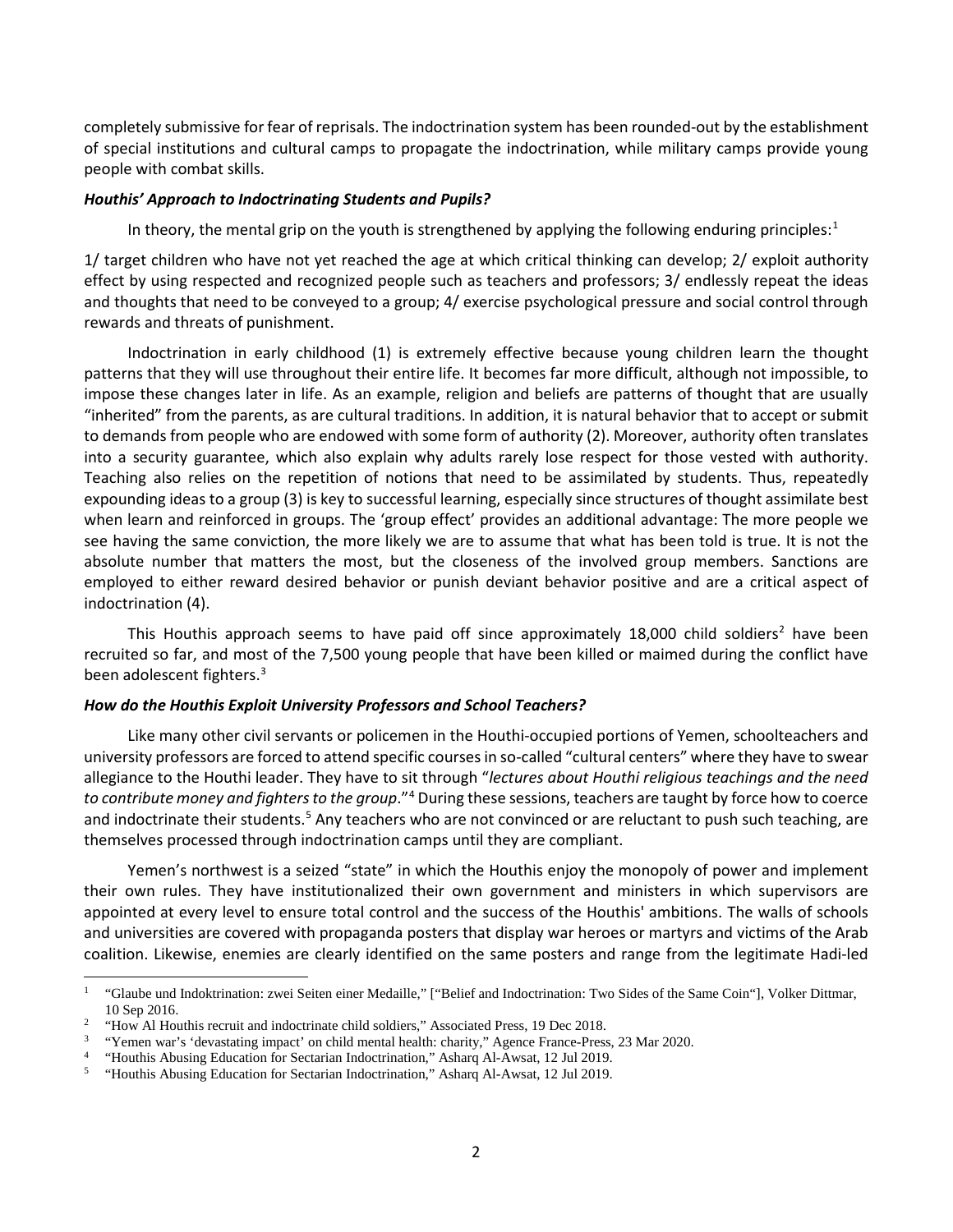government, to the US, via the Arab coalition and Israel. To ensure schools and universities also diffuse anti-Western thoughts and resentment, every morning, teachers and students are also to perform the Houthi anthem: "death to America, death to Israel, Jews be damned and victory for Islam."[6](#page-2-0)



*Figure 1: Target groups, utilized institutions and objectives of Houthi indoctrination.*

Thanks to their indoctrination process, the Houthis thus seek to ensure total control over children or young adults, but they also rely on teachers or professors, who in turn become a powerful amplifier of their influence. The ultimate goal is to secure a pool of combatants ready to give their lives for the cause. If these young fighters die in battle, they will become martyrs and heroes. However, if they do not die, they will then join the ranks of the most loyal servants of the Houthis' cause and of the most fervent defenders of the system. In short, the effects of indoctrination are not only worrying and harmful in the short term since, in the longer term, a whole generation risks perpetuating the Houthi ideology. Unsurprisingly, this war also has a devastating impact on the mental health of young child soldiers, as evidenced by recent reports by the NGO Save the Children, which reveal that more than half of indoctrinated adolescents suffer from deep depression.<sup>[7](#page-2-1)</sup>

## *Countering Indoctrination? Is it Possible to Untie the Gordian Knot of Educational Oppression?*

There are plenty of strategies for how to protect oneself against indoctrination. The following six ways are proven effective in fighting attempts of indoctrination on an individual basis: [8](#page-2-2) 1/ ask for evidence; 2/ reject faithbased beliefs; 3/ study the opposing view; 4/ be wary of persuasion by repetition; 5/ be wary of appeals to popularity; 6/ practice sound reasoning. However, in the absence of alternative perspectives and leadership, it is highly unlikely that Yemeni youth living under the Houthis can self-inoculate against indoctrination.

The Houthis have, so far, recruited more than 18,000 child soldiers, so their techniques have proven very effective. For most of the targeted youth, the prospects of becoming a hero and providing better living conditions for their families are often too tempting to resist, although many become submissive in response to fear of physical punishments or sexual abuses. Helping victims get back to normality requires an approach comparable

<span id="page-2-0"></span><sup>6</sup> Ibid.

<sup>7 &</sup>quot;Yemen war's 'devastating impact' on child mental health: charity," Agence France-Press, 23 Mar 2020.

<span id="page-2-2"></span><span id="page-2-1"></span>See www.peopleskillsdecoded.com/protect-yourself-against-indoctrination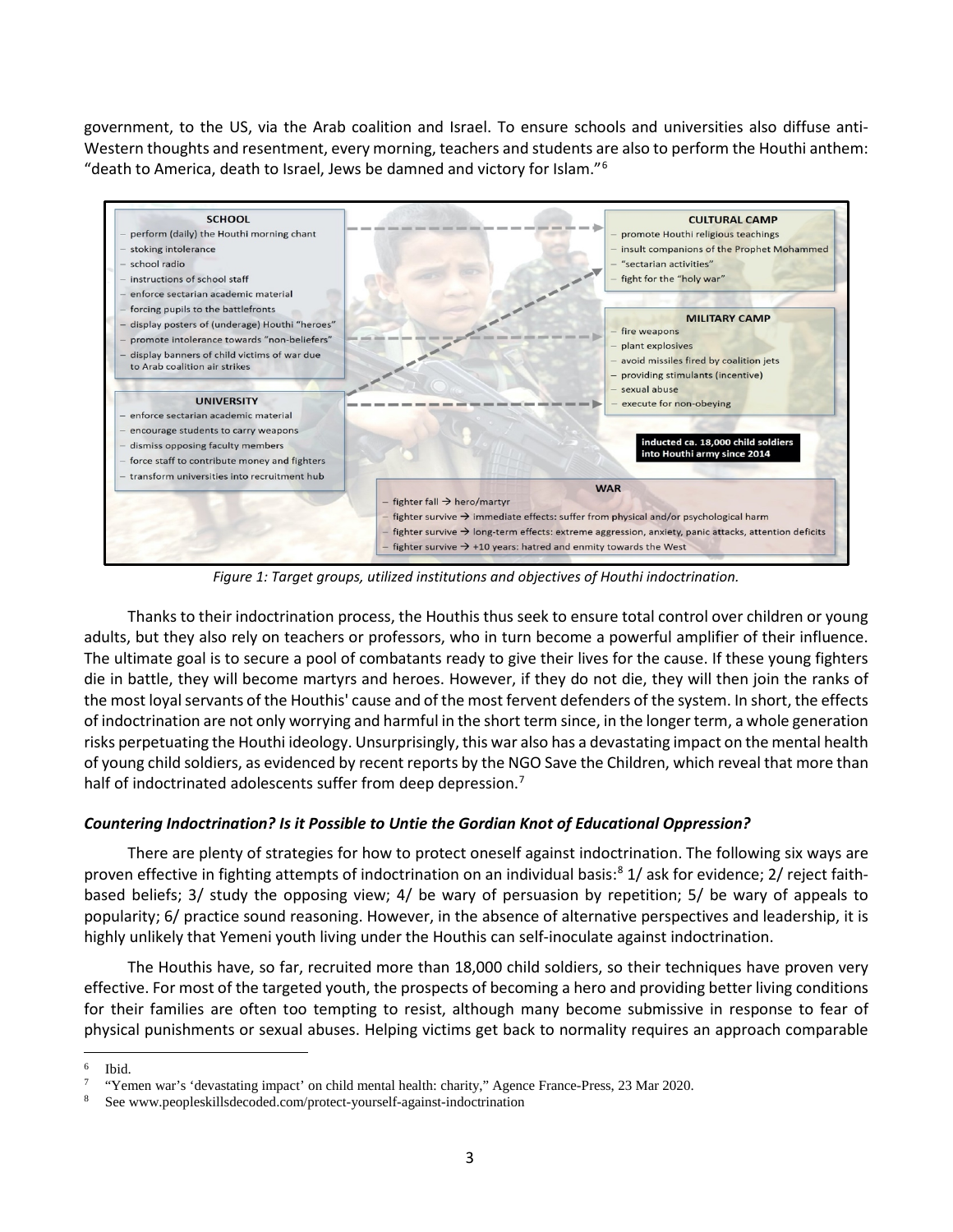the de-radicalization processes used for members of violent extremist organizations such as Daesh. However, in the case of Yemen, a considerable portion of the country's youth is at stake. Therefore, a true commitment from the Yemeni government, supported by the international community, will be of vital importance. Beside the traditional economic and humanitarian aid, countering indoctrination is yet another area of this war which requires - and is worth - a serious investment with regard to Yemen's future. However, as long as the Houthis continue to resort to indoctrination, any attempt at improving this situation will be elusive.

History has demonstrated that state-organized indoctrination basically ended only when the regime itself ended, such as in Nazi Germany, the German Democratic Republic or the Soviet Union. In Yemen, neither the Saudi Arabia-led Arab coalition nor the international community have the political will to attempt to eliminate the Houthi controlled areas. Since a collapse of the Houthis seems out of question, what (prudent) incentives could make them renounce resorting to indoctrination and oppression without jeopardizing the well-being of the weakest link in the chain, i.e. the children of Yemen?



*Figure 2: Zones of Conflict and Control in Yemen[9](#page-3-0)*

In 2018, as the international community strove to end one of the 21<sup>st</sup> Century's worst humanitarian crises by supporting any promising initiative, the Hadi-led government and the Houthis negotiated the Stockholm agreement on the same level, as equal parties to the negotiations. However, a lasting resolution remains elusive.

To fully implement the agreement, the Saudi-led coalition, the international community, and the UN must now pressure the Houthis to comply with international laws and they must be held accountable for their actions. In 2017, Yemen's government ratified the *Optional Protocol to the Convention on the Rights of the Child on the involvement of children in armed conflict* and declared by that "*its commitment to retaining 18 years as the* 

<span id="page-3-0"></span><sup>9 &</sup>quot;Zones of Conflict and Control in Yemen," Sana's Center for Strategic Studies, September 2019.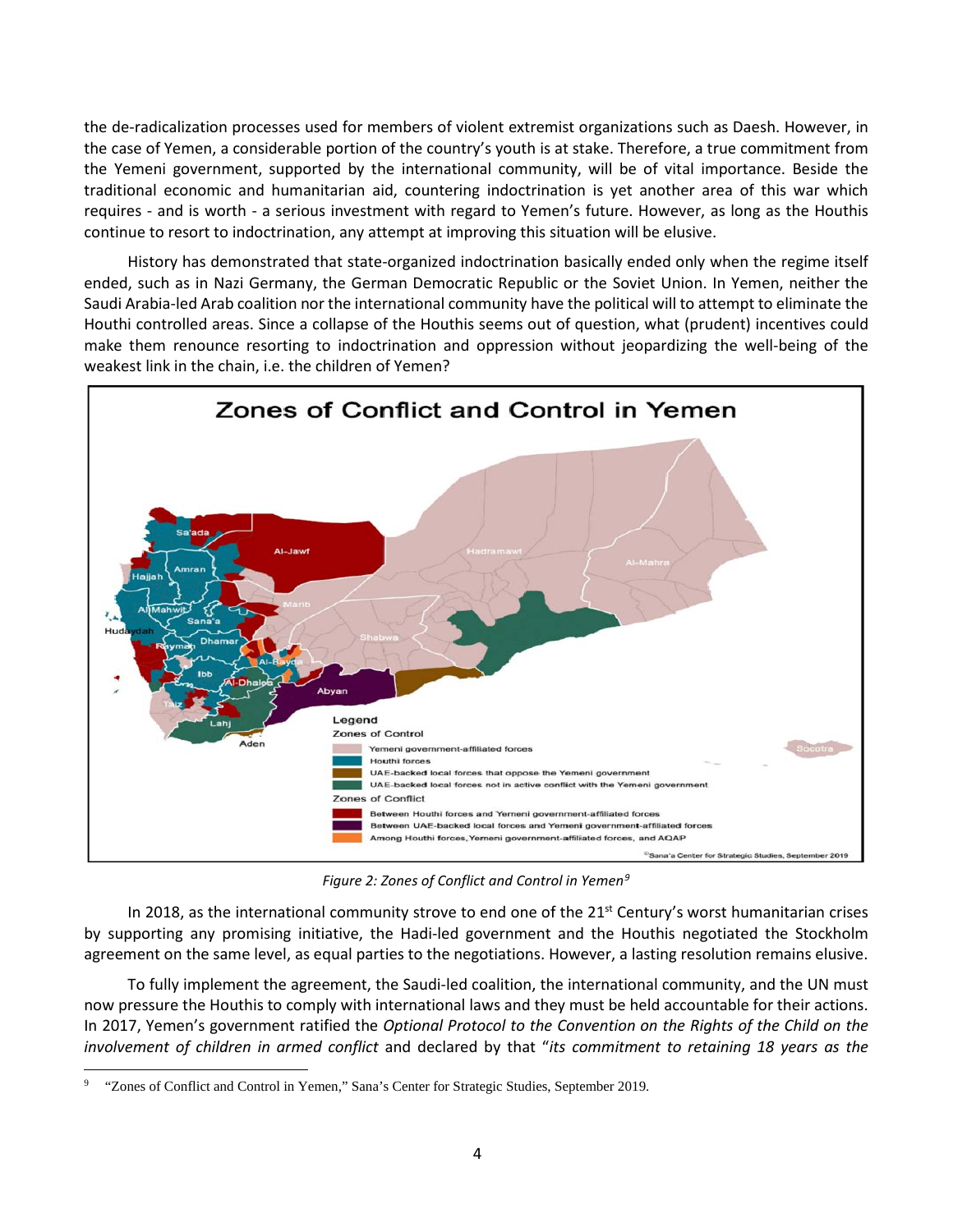*minimum age for voluntary recruitment into the Yemeni armed forces, as well as to retaining the ban on the compulsory or voluntary recruitment of any person under 18 years of age*.["10](#page-4-0) Such a protocol should therefore be used by the Arab coalition and the international community to pressure the Houthis and force them to fully comply with global norms.

Although the treaty was never officially signed, the Yemeni government has confirmed its adherence to the Convention on the Rights of the Child. By this, Yemen has thus clearly indicated its intention to be legally bound to the terms of this Convention. In November 1989, most world leaders had already made a historic promise to the children of the world by adopting the *United Nations Convention on the Rights of the Child (CRC)* - an international agreement on childhood. This convention was the first-ever global set of legally binding rights to apply to all children. Today, more than 30 years later, it remains the most widely ratified Human Rights treaty in history.

However, despite careful monitoring of violations committed by state and non-state actors, the UN has failed to guarantee a comprehensive implementation of this international framework aimed at protecting children. The violation of children's rights in Yemen, as in many other armed conflicts, is in fact only the by-product of the failure of some states, and most often of rebel militias, to guarantee the basic Human Rights. For the civil society, the "list of shame" is a useful and powerful tool to stigmatize perpetrators and reduce violations against children's rights. However, it should be made extremely clear to all actors that the only way to see their name removed from such a list is to concretely end children abuses rather than seeking to use political maneuvering.<sup>[11](#page-4-1)</sup> Nonetheless, the inherent and well known weaknesses of the UN system are expected to continue to impede any chance of success because of a lack of innate military power to enforce law but also because of the prevailing national interests of the permanent members of the Security Council that still hinder the UN from acting effectively. Therefore, alternative methods must also be identified.

To be effective, any action should undoubtedly tackle financial flows, especially since the Houthis' operations require increasingly costly capabilities (UAVs, ballistic missiles, etc.). Freezing their assets and depriving them of financial resources could thus force the Houthis to agree to implement international standards and laws. Recently, the US, so far one of the major donors, began cutting aid funding to the north of the country due to the obstruction and abuses of Iranian-backed rebels. Unfortunately, this type of approach must be cautiously balanced due to the inherent side effects that affect not only the rebels and their financial resources but also the civilian population living in the rebel-controlled areas. [12](#page-4-2)

In addition to endeavors to reduce the Houthis' financial resources, weapon smuggling into Yemen, especially by land and sea, should be eliminated. With regard to land lines of supply, weapon smuggle routes from Oman should be cut. Therefore, the international community, the US and, above all the Gulf Cooperation Council (GCC) countries should pressure Oman to better control its borders. Despite Muscat's neutral foreign policy, the GCC should firmly remind the Sultanate of its obligations towards the GCC, which requires unity among its members on shared peace objectives for the region, all the more since Yemen, the only non-GCC member of the Arabian Peninsula, remains a real threat to all neighboring countries, and not only to Saudi Arabia. In this respect, acting commonly and much more decisively seems to be the only way forward.

Last, the international community must also seek to assist the thousands of child soldiers recruited by the Houthis who are victims of physical and emotional violence. Most have witnessed death, killing, and sexual abuses. Many of them have already committed violent acts on their own and will suffer serious long-term psychological consequences. The reintegration of such victimized and hurt children back into a normal life remains essential and

<span id="page-4-0"></span><sup>&</sup>lt;sup>10</sup> UNICEF "Optional Protocol to the Convention on the Rights of the Child on the involvement of children in armed conflict," New York, 25 May 2000.

<span id="page-4-1"></span><sup>11 &</sup>quot;Politicizing children's rights: the United Nations and the crisis of impunity," Politheor – European Policy Network, 7 Jul 2016.

<span id="page-4-2"></span><sup>12 &</sup>quot;UN: Yemen faces 'staggering' 16 million coronavirus cases," The National, 28 Apr 2020.